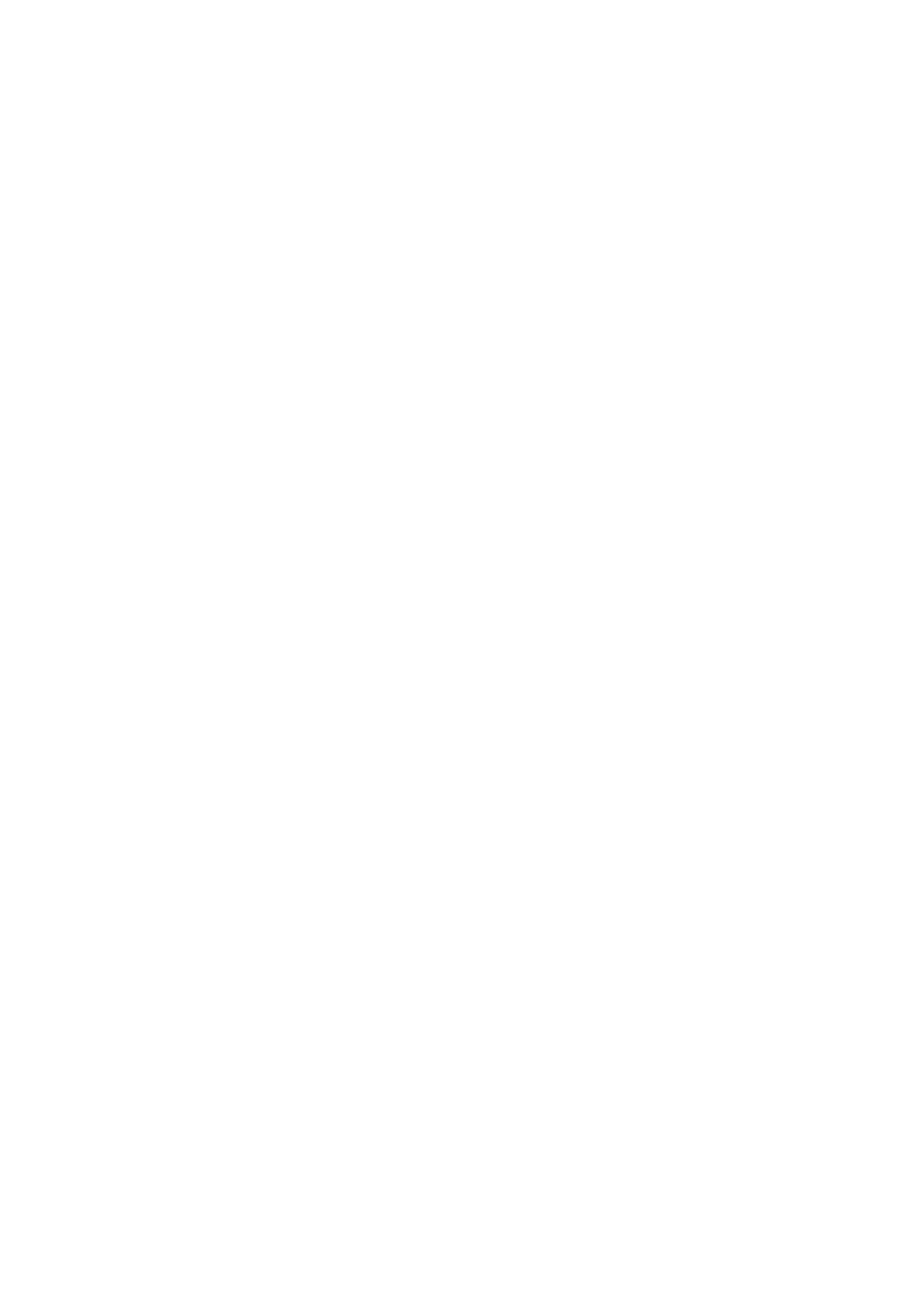# **Draft Code of Professional Conduct for counsel**

## **Contents**

| <b>PREAMBLE</b>                                                            | 5 |
|----------------------------------------------------------------------------|---|
|                                                                            |   |
|                                                                            |   |
|                                                                            |   |
|                                                                            |   |
|                                                                            |   |
|                                                                            |   |
|                                                                            |   |
|                                                                            |   |
|                                                                            |   |
|                                                                            |   |
|                                                                            |   |
|                                                                            |   |
|                                                                            |   |
|                                                                            |   |
|                                                                            |   |
|                                                                            |   |
|                                                                            |   |
|                                                                            |   |
|                                                                            |   |
|                                                                            |   |
|                                                                            |   |
|                                                                            |   |
|                                                                            |   |
|                                                                            |   |
|                                                                            |   |
|                                                                            |   |
| Article 21 Remuneration of counsel in the framework of legal assistance 11 |   |
|                                                                            |   |
|                                                                            |   |
|                                                                            |   |
|                                                                            |   |
|                                                                            |   |
|                                                                            |   |
|                                                                            |   |
|                                                                            |   |
|                                                                            |   |
|                                                                            |   |
|                                                                            |   |
|                                                                            |   |
|                                                                            |   |
|                                                                            |   |
|                                                                            |   |
|                                                                            |   |
|                                                                            |   |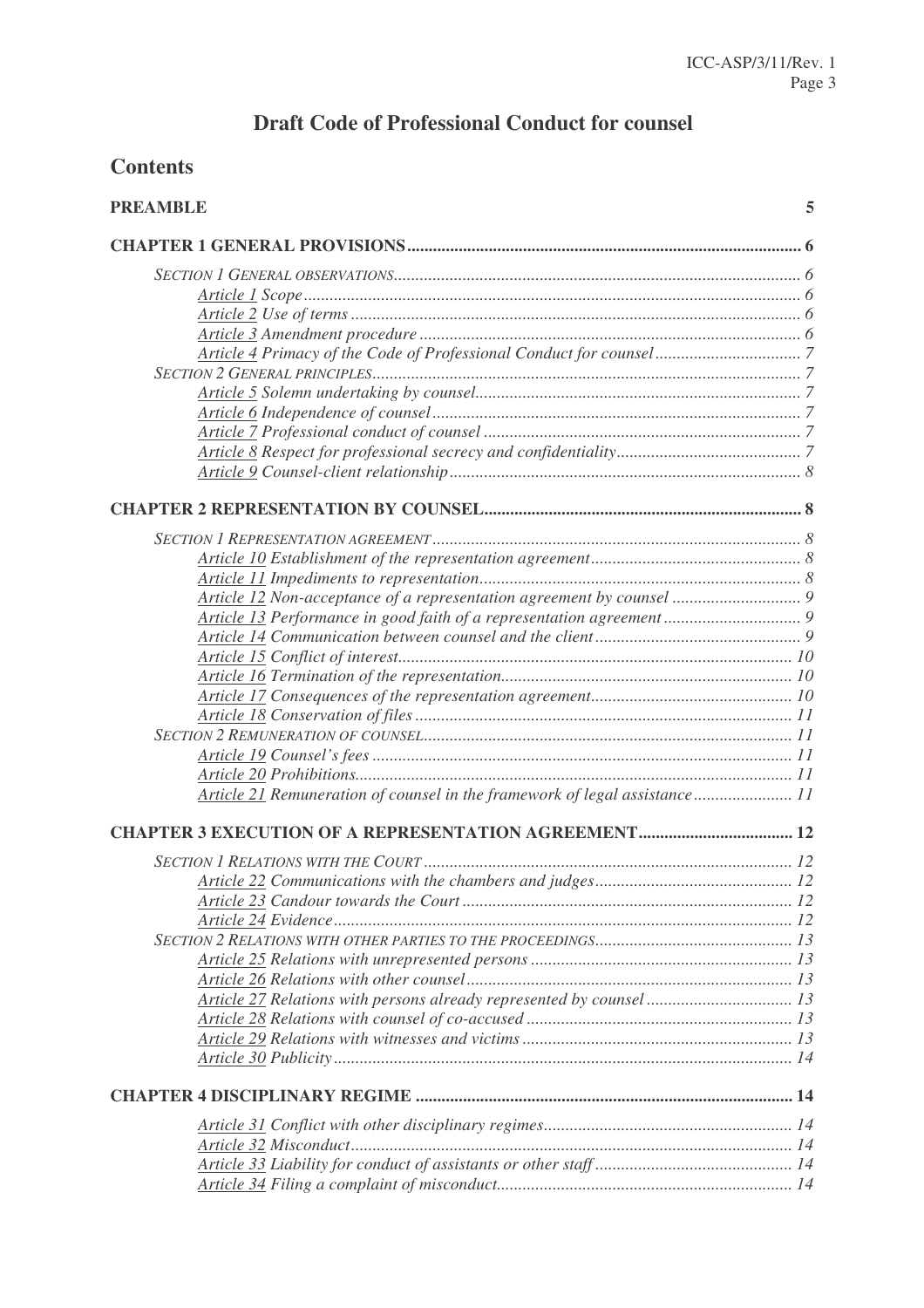| Article 36 Composition and management of the Disciplinary Board 15         |  |
|----------------------------------------------------------------------------|--|
|                                                                            |  |
|                                                                            |  |
|                                                                            |  |
|                                                                            |  |
|                                                                            |  |
|                                                                            |  |
|                                                                            |  |
| Article 44 Composition and management of the Disciplinary Appeals Board 18 |  |
|                                                                            |  |
|                                                                            |  |
|                                                                            |  |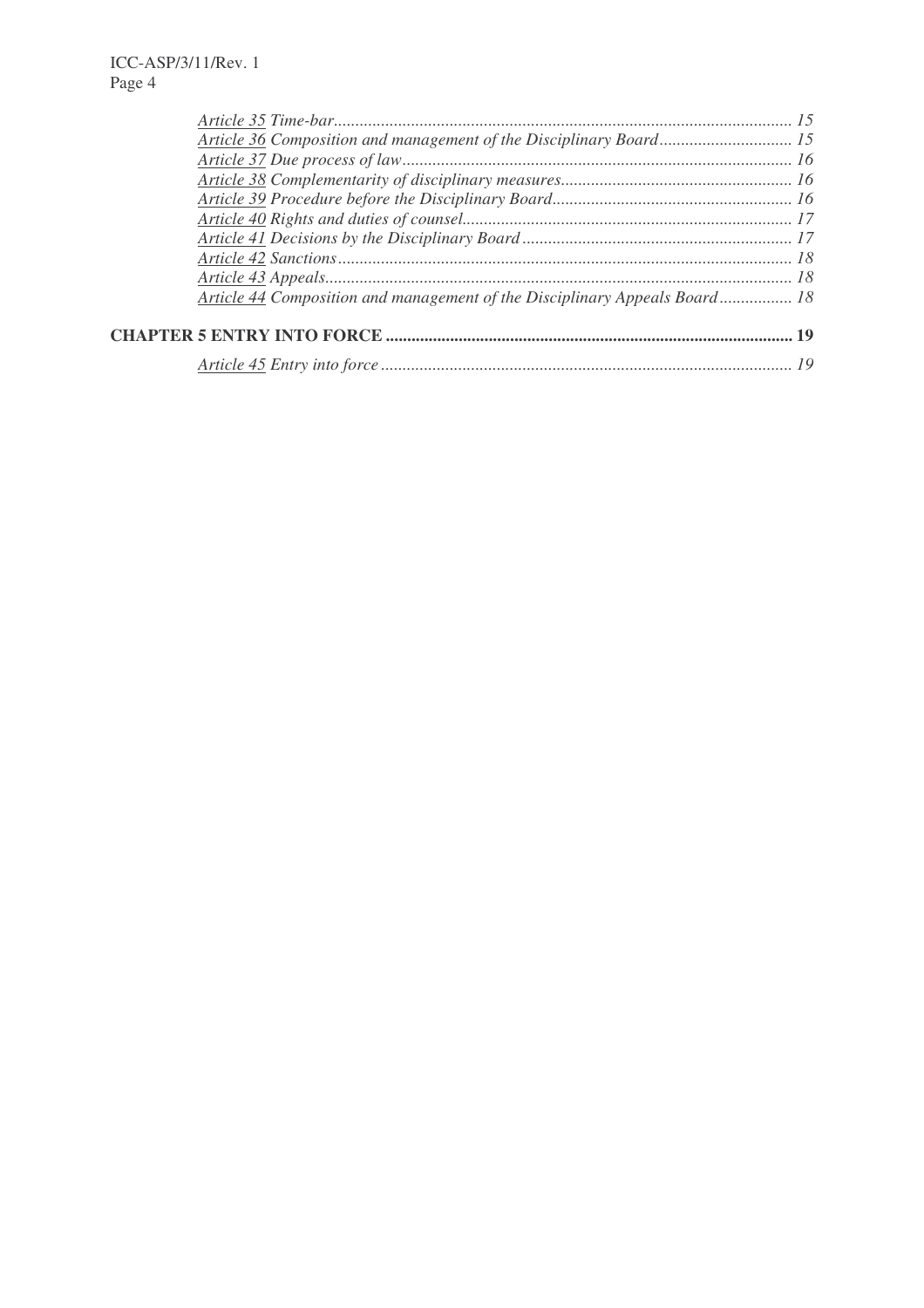### **Draft Code of Professional Conduct for counsel**

### **Preamble**

Having regard to rule 8 of the Rules of Procedure and Evidence;

Having regard to rule 20, sub-rule 3;

Having regard to the consultations conducted by the Registrar with independent organizations representing lawyers associations and legal counsel;

Recognizing the general principles governing the practice and ethics of the legal profession;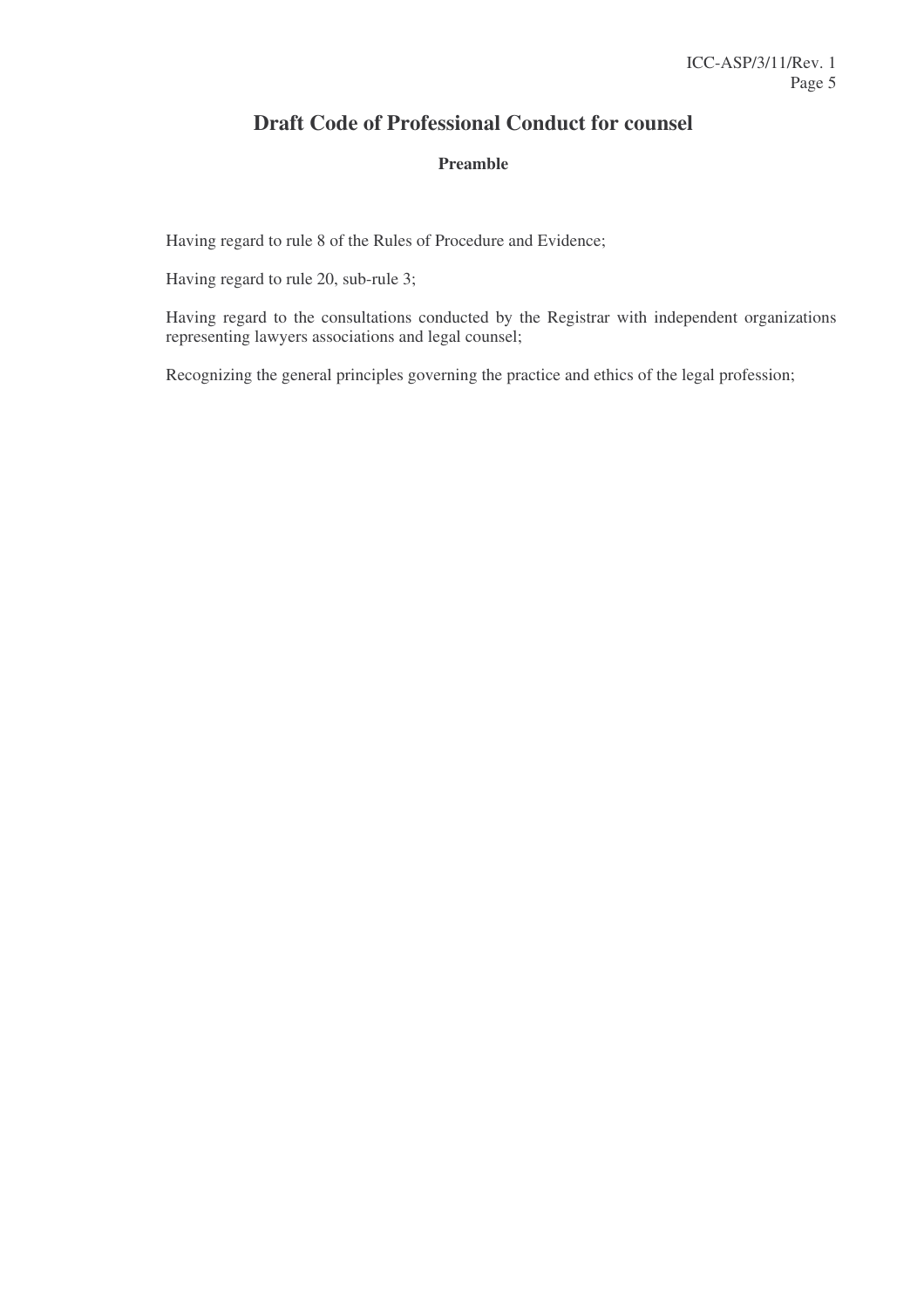#### **Chapter 1 General provisions**

#### *Section 1 General observations*

#### **Article 1 Scope**

1. This Code shall apply to counsel practising at the International Criminal Court.

2. Counsel must supervise the work of his or her assistants and other staff, including investigators, clerks or researchers, to ensure that they comply with the Code.

#### **Article 2 Use of terms**

1. All terms in this code are used as defined pursuant to the Statute, the Rules of Procedure and Evidence, the Regulations of the Court, and the Regulations of the Registry, or according to the terminology and definitions below.

2. In the present document:

- "associate" refers to counsel's partners who are associates in the same law firm;
- "national authority" refers to the bar association of which counsel is a member or an administrative organ competent to regulate and control the activity of lawyers, judges, prosecutors or professors of law;
- "client" refers to a person assisted or represented by counsel, whether receiving legal assistance or not;
- "defence team" refers to counsel and all persons working under his or her oversight;
- "agreement" refers to the oral or written legal relationship which unites counsel to his or her client before the Court.

#### **Article 3 Amendment procedure**

1. Any proposal for amendments to this Code shall be submitted to the Registrar, together with explanatory material, in both working languages of the Court.

2. The Registrar shall transmit, when appropriate, the proposals to the Presidency, together with a reasoned report prepared after consultation of the Prosecutor and, as necessary, of any independent organization representing lawyers associations and legal counsel, in particular of any organization whose establishment may be facilitated by the Assembly of State Parties.

3. The Presidency, after consulting the Prosecutor, shall report to the Assembly of State Parties and, if appropriate, submit a draft amendment to it.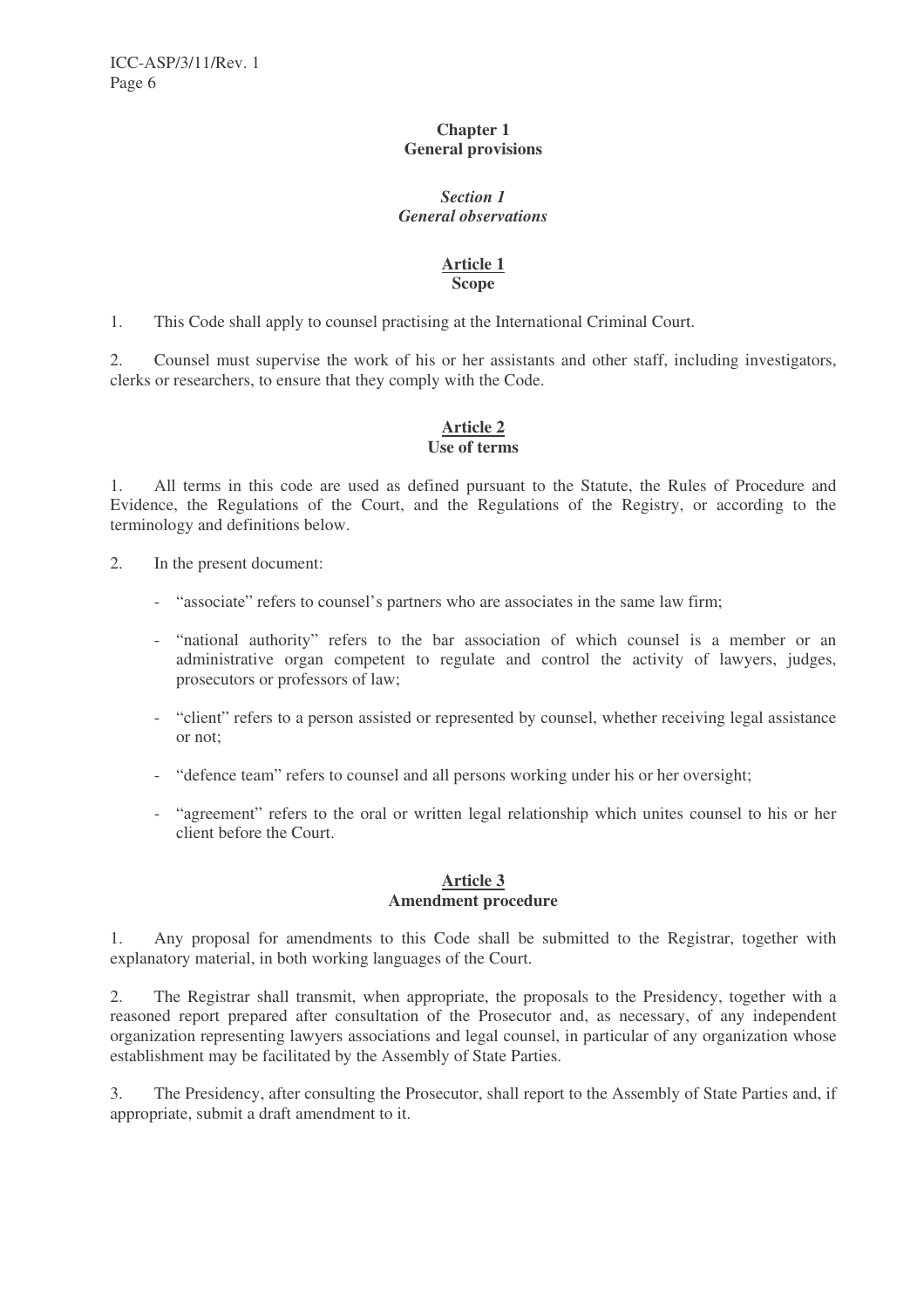### **Article 4**

#### **Primacy of the Code of Professional Conduct for counsel**

Where there is any inconsistency between this Code and any other code of ethics or professional responsibility which counsel are bound to honour, the terms of this Code shall prevail in respect of the practice and professional ethics of counsel before the International Criminal Court.

#### *Section 2 General principles*

#### **Article 5 Solemn undertaking by counsel**

Before taking office, counsel shall give the following solemn undertaking before the Court: "I solemnly declare that I will perform my duties and exercise my mission before the International Criminal Court with integrity and diligence, honourably, freely, independently and conscientiously, and that I will scrupulously respect professional secrecy".

#### **Article 6 Independence of counsel**

- 1. Counsel shall act fearlessly and absolutely honourably, independently and freely.
- 2. Counsel must not:
	- (a) Permit his or her independence, integrity or freedom to be compromised by external pressure;
	- (b) Do anything which may lead to any reasonable inference that his or her independence has been compromised.

#### **Article 7 Professional conduct of counsel**

1. Counsel shall be respectful and courteous in his or her relations with the Chamber, the Prosecutor and the members of the Prosecutor's Office, the Registrar and the members of the Registry, the client, opposing counsel, accused persons, victims, witnesses and any other person involved in the proceedings.

2. Counsel shall maintain a high level of competence in the law applicable by the Court. He or she shall participate in all training initiatives required to maintain such competence.

3. Counsel shall comply at all times with the Statute, the Rules of Procedure and Evidence, the Regulations of the Court, the Regulations of the Registry and such rulings as to conduct and procedure as may be applied by the Court in its proceedings, including the enforcement of the Code.

#### **Article 8 Respect for professional secrecy and confidentiality**

1. Counsel shall actively exercise all care to respect professional secrecy and to protect confidential information in accordance with the statutory and regulatory provisions.

2. Counsel shall reveal information confidential by nature or by order of the Court only to persons working with him or her and solely to enable the exercise of his or her functions in the case in question. Counsel shall actively exercise all care to respect and maintain the confidentiality of such information.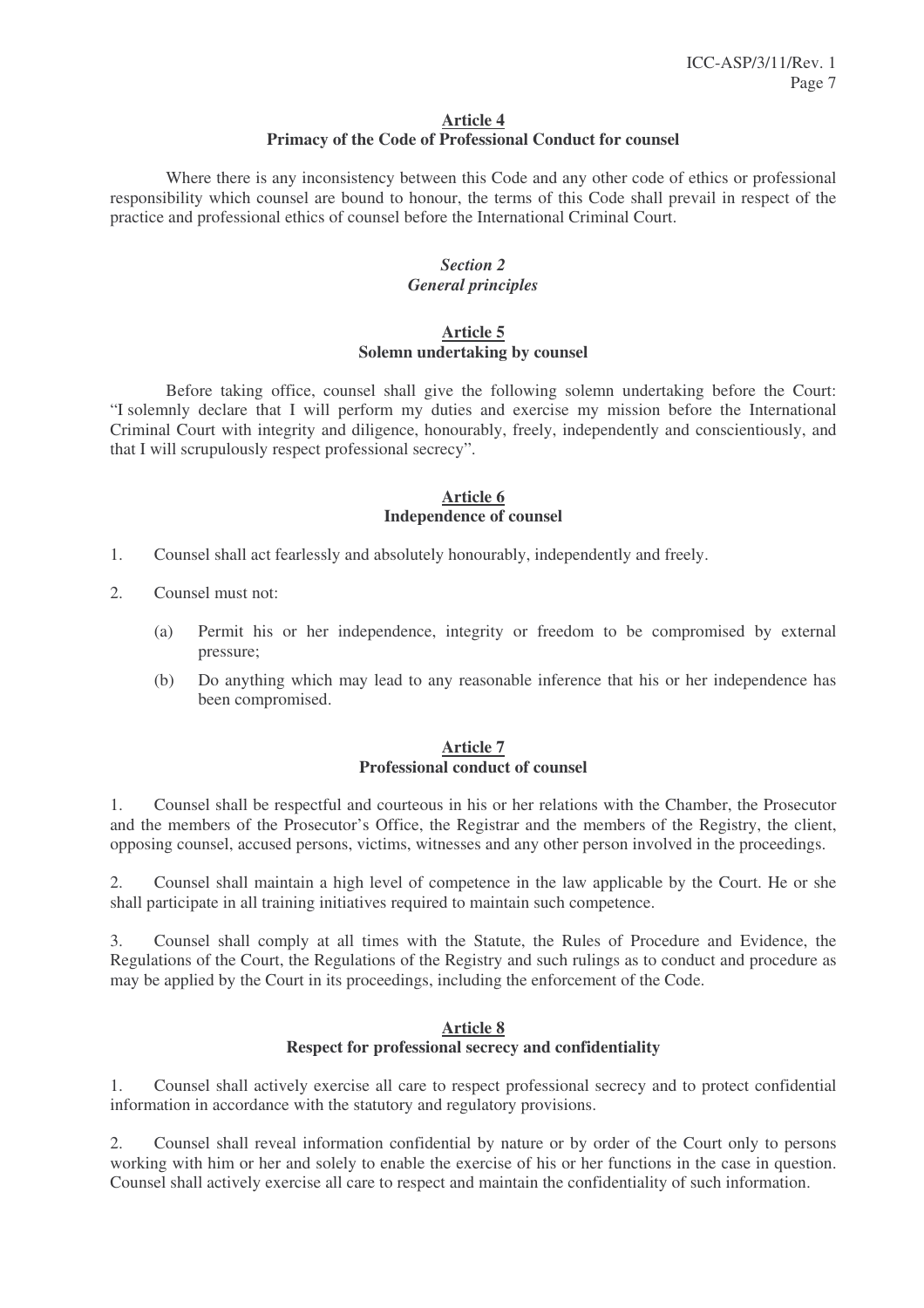3. Information confidential by nature is understood as information such as envisaged by rule 73.

4. Counsel may disclose information confidential by nature only under the terms of rule 73, sub-rule 1 or, where information confidential by order of the Court is involved, only when the Court expressly lifts the restriction on disclosure.

#### **Article 9 Counsel-client relationship**

1. Counsel shall not engage in any discriminatory conduct in relation to any other person, in particular to his or her client, on grounds of race, colour, ethnic or national origin, nationality, citizenship, political opinions, religious convictions, gender, sexual orientation, disability, marital or any other personal or economic status.

2. In his or her relations with the client, counsel shall take into account the client's personal circumstances and specific needs, in particular where counsel is representing victims of torture or of physical, psychological or sexual violence, children, the elderly or the disabled.

3. Where a client's ability to make decisions concerning the representation is impaired because of mental disability or for any other reason, counsel shall inform the Registrar and the relevant Chamber. Counsel shall moreover take the steps necessary to ensure proper legal representation of the client according to the Statute and the Rules of Procedure and Evidence.

- 4. Counsel shall not:
	- (a) Require or demand sexual relations with a client as a condition of professional representation;
	- (b) Employ coercion, intimidation or undue influence in his or her relations with a client; or
	- (c) Represent or continue to represent a client with whom counsel has or had sexual relations if such sexual relations may reasonably be expected to result in violations of this Code.

#### **Chapter 2 Representation by counsel**

#### *Section 1 Representation agreement*

#### **Article 10**

#### **Establishment of the representation agreement**

The agreement is established when counsel accepts a request from a person or group seeking representation or from the Chamber.

#### **Article 11 Impediments to representation**

- 1. Counsel shall not represent a client in a case:
	- (a) If the case is the same or related substantially to another case in which counsel or his or her associates formerly represented another client and the interests of the client are materially adverse to the interests of the former client, unless the client and the former client consent after consultation;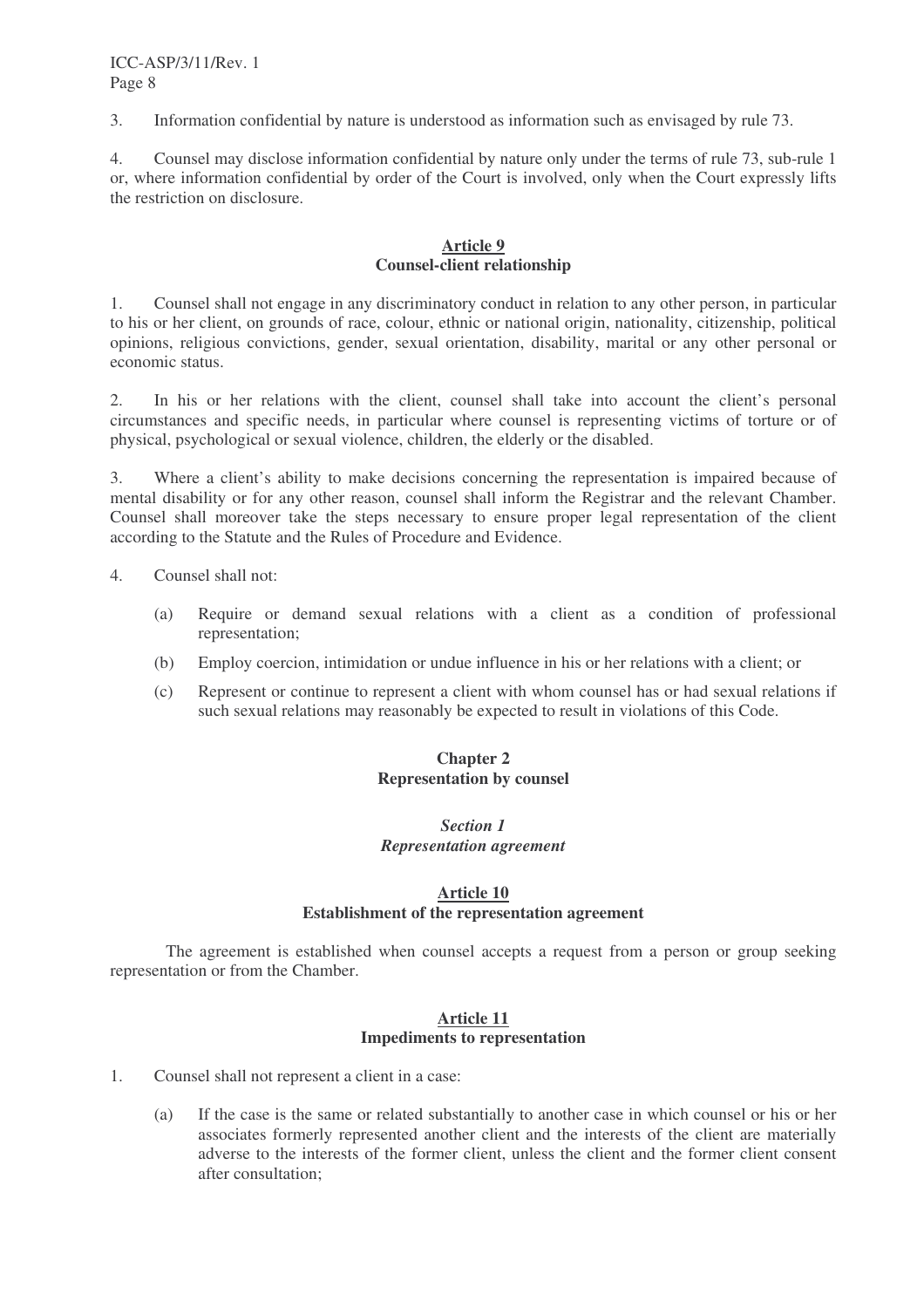(b) In which counsel was involved or was privy to confidential information as a staff member of the Court. The lifting of this impediment may, however, at counsel's request, be ordered by the Court if deemed justified by the interests of justice.

2. Counsel shall not act in proceedings in which there is a substantial probability that counsel or an associate of counsel will be called to appear as witness, unless:

- (a) The testimony relates to an uncontested issue; or
- (b) The testimony relates to the nature and value of legal services rendered in the case.

#### **Article 12 Non-acceptance of a representation agreement by counsel**

- 1. Counsel has the right to refuse an agreement without stating reasons.
- 2. Counsel has a duty to refuse an agreement where:
	- (a) There is a conflict of interest under article 15;
	- (b) Counsel is incapable of dealing with the matter diligently;
	- (c) Counsel does not consider he or she has the requisite expertise.

#### **Article 13 Performance in good faith of a representation agreement**

1. The relationship of client and counsel is one of candid exchange and trust, binding counsel to utmost good faith in dealing with the client. In discharging that duty, counsel shall act at all times with fairness, honour and candour towards the client.

- 2. When representing a client, counsel shall:
	- (a) Abide by the client's decisions concerning the objectives of representation if they are not inconsistent with counsel's duties pursuant to the Statute, the Rules of Procedure and Evidence, and the Code; and
	- (b) Consult the client on the means by which the objectives of the representation are to be pursued.

#### **Article 14 Communication between counsel and the client**

1. Counsel shall provide the client with all explanations the latter reasonably needs to make informed decisions regarding the representation.

2. When counsel is discharged of the representation or terminates it, he or she shall convey as promptly as possible to the former client or replacement counsel any material communication that counsel received relating to the representation, without prejudice to the duties which subsist after the end of the representation.

3. When communicating with the client, counsel shall ensure the confidentiality of such communication.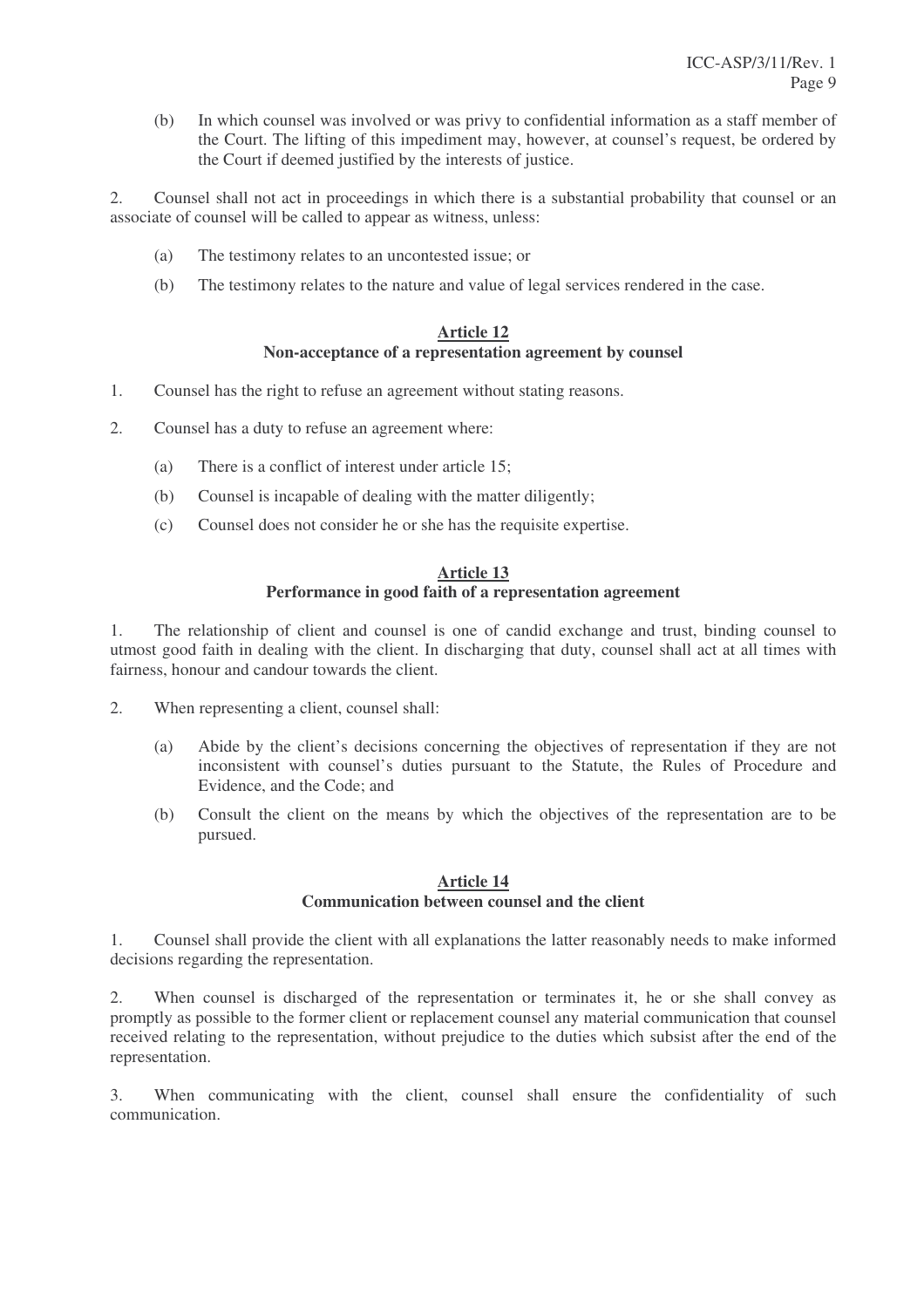#### **Article 15 Conflict of interest**

1. Counsel shall exercise all care to ensure that no conflict of interest arises. Counsel shall put the client's interests before counsel's own interests or those of any other person, organization or State, having due regard to the provisions of the Statute, the Rules of Procedure and Evidence, and the Code.

2. Where a conflict of interest does arise, counsel shall inform at once all potentially affected clients of the existence of a conflict; and either:

- (a) Withdraw with the prior consent of the Chamber; or
- (b) Seek the full and informed consent in writing of all potentially affected clients to continue representation.

#### **Article 16 Termination of the representation**

1. Counsel may withdraw from the agreement under the terms of the Regulations of the Court if:

- (a) The client insists on pursuing an objective that the counsel considers repugnant or imprudent; or
- (b) The client fails to fulfil an obligation to counsel regarding counsel's services and has been given reasonable warning that counsel will withdraw unless the obligation is fulfilled.

2. Where counsel withdraws from the agreement, he or she remains subject to article 8 of this Code, as well as any provisions of the Statute and the Rules of Procedure and Evidence relating to confidentiality.

3. Where counsel is discharged by the client, counsel may be discharged under the terms of the Regulations of the Court.

4. Where counsel's physical or mental condition materially impairs his or her ability to represent the client, counsel may be withdrawn by the Chamber at his or her request or on proposal of the Registrar, the client or third parties.

5. Counsel must convey to replacement counsel the entire case file, including any material or document relating to it.

#### **Article 17 Consequences of the representation agreement**

- 1. Counsel shall advise and represent a client until:
	- (a) The case before the Court has been finally determined, including all appeals;
	- (b) The Chamber has withdrawn counsel from the agreement in accordance with article 15; or
	- (c) The assigned counsel has been withdrawn.

2. The duties of counsel towards the client continue until the representation has ended, except for those duties which subsist under the Code.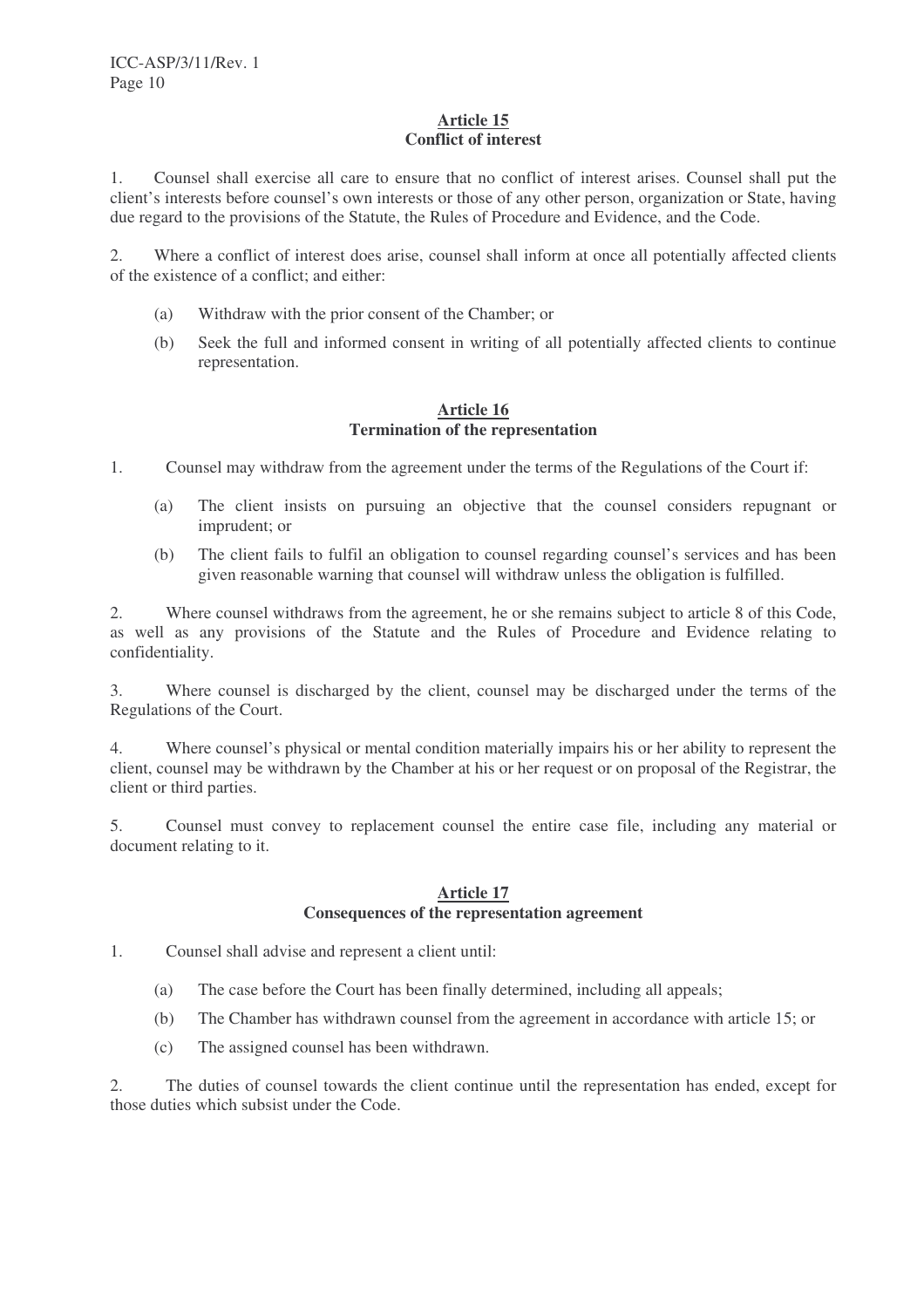#### **Article 18 Conservation of files**

Following the termination of the representation, counsel shall keep files containing documents and records of work accomplished in fulfilment of the representation agreement for five years. Counsel shall allow the client concerned by the file to inspect it unless he or she has substantial grounds to refuse. After this time counsel shall seek instruction from the client, his or her heirs or the Registrar on the disposal of the files, with due regard to confidentiality.

#### *Section 2 Remuneration of counsel*

#### **Article 19 Counsel's fees**

Prior to establishing an agreement, counsel shall inform the client in writing on the rate of the fees to be charged and the criteria for setting them, the basis for calculating the costs, the billing arrangements and the client's right to receive a bill of costs.

#### **Article 20 Prohibitions**

1. Counsel must not accept remuneration, in cash or in kind, from a source other than the client unless the client consents in writing after consultation and counsel's independence and relationship with the client are not affected thereby.

2. Counsel shall never make his or her fees contingent on the outcome of a case in which he or she is involved as such.

3. Counsel shall not mingle funds of a client with his or her own or with funds of counsel's employer or associates. Counsel shall not retain money received for a client.

4. Counsel shall not borrow monies or assets from the client.

#### **Article 21 Remuneration of counsel in the framework of legal assistance**

1. The fees of counsel whose client benefits from legal assistance shall be paid exclusively by the Registry of the Court. Counsel must not accept remuneration in cash or in kind from any other source.

2. Counsel shall neither transfer nor lend all or part of the fees received for the representation of a client or any other assets or monies to such client, his or her relatives, acquaintances, or any other third person or organization in which the client has a personal interest.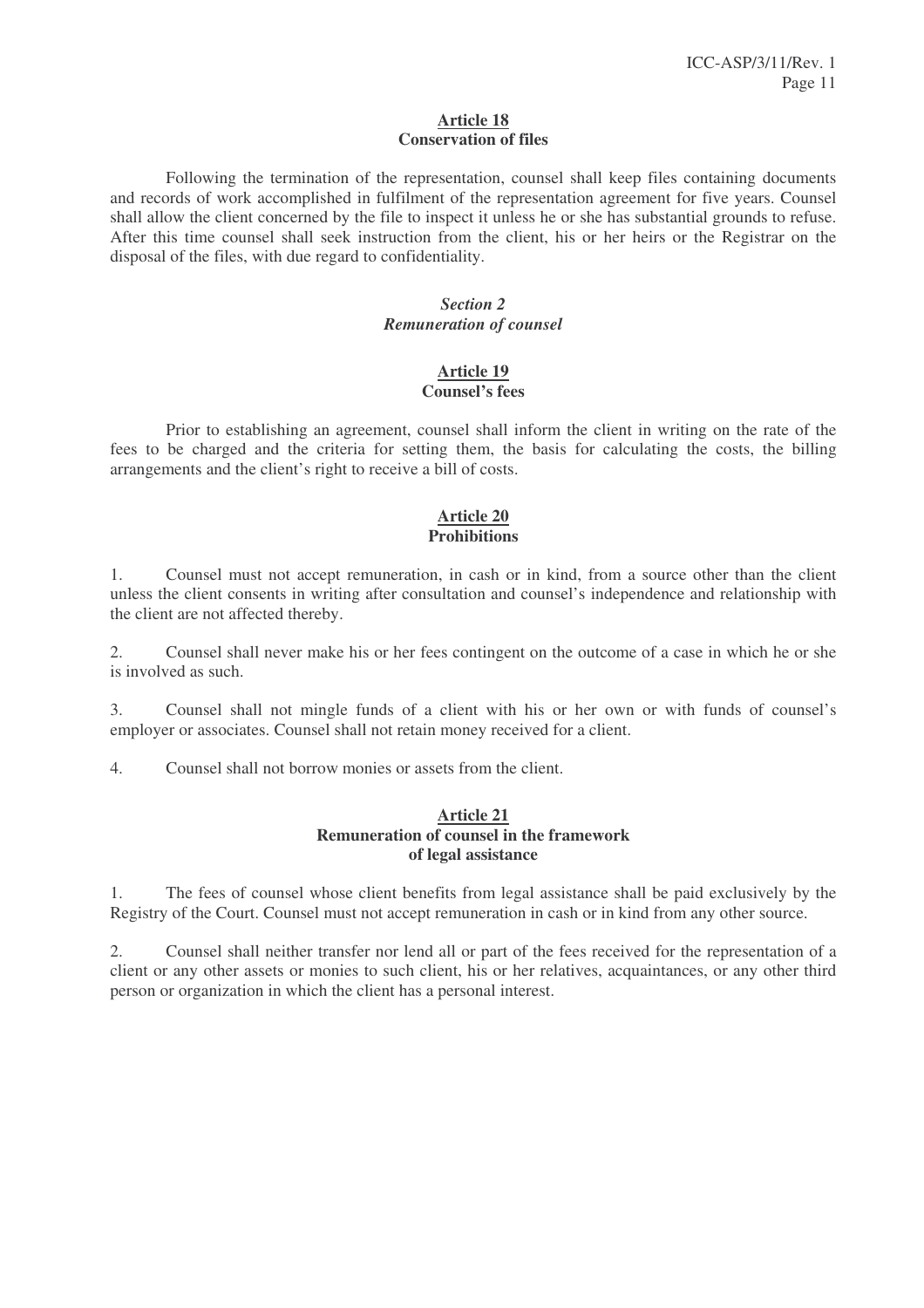#### **Chapter 3 Execution of a representation agreement**

#### *Section 1 Relations with the Court*

#### **Article 22 Communications with the chambers and judges**

Unless the judge or the Chamber dealing with a case permits counsel to do so, the latter shall not:

- (a) Make contact with a judge or Chamber relative to the merits of a particular case other than within the proper context of the proceedings; or
- (b) Transmit evidence, notes or documents to a judge or Chamber except through the Registry.

#### **Article 23 Candour towards the Court**

1. Counsel shall take all necessary steps to ensure that his or her actions or those of counsel's assistants or staff are not prejudicial to the ongoing proceedings and do not bring the Court into disrepute.

2. Counsel is personally responsible for the conduct and presentation of the client's case and must exercise personal judgement on the substance and purpose of statements made and questions asked.

3. Counsel shall not deceive or knowingly mislead the Court. He or she shall take all steps necessary to correct an erroneous statement made by him or her or by assistants or staff as soon as possible after becoming aware the statement was erroneous.

4. Counsel shall not submit any request or document with the sole aim of delaying the proceedings or of harming one or more participants therein.

#### **Article 24 Evidence**

1. Counsel shall at all times maintain the integrity of evidence, whether in written, oral or any other form, which is submitted to the Court. He or she shall not introduce evidence which he or she knows to be incorrect.

2. If counsel reasonably believes that the evidence will not be destroyed or tampered with, counsel may refuse to accept evidence or may return it to the source, warning the persons in possession of the evidence about the law regarding the conservation of evidence.

3. If counsel reasonably believes that the evidence may be destroyed or tampered with, or if the client consents, counsel shall request the Chamber to issue an order to collect the evidence pursuant to rule 116 of the Rules of Procedure and Evidence.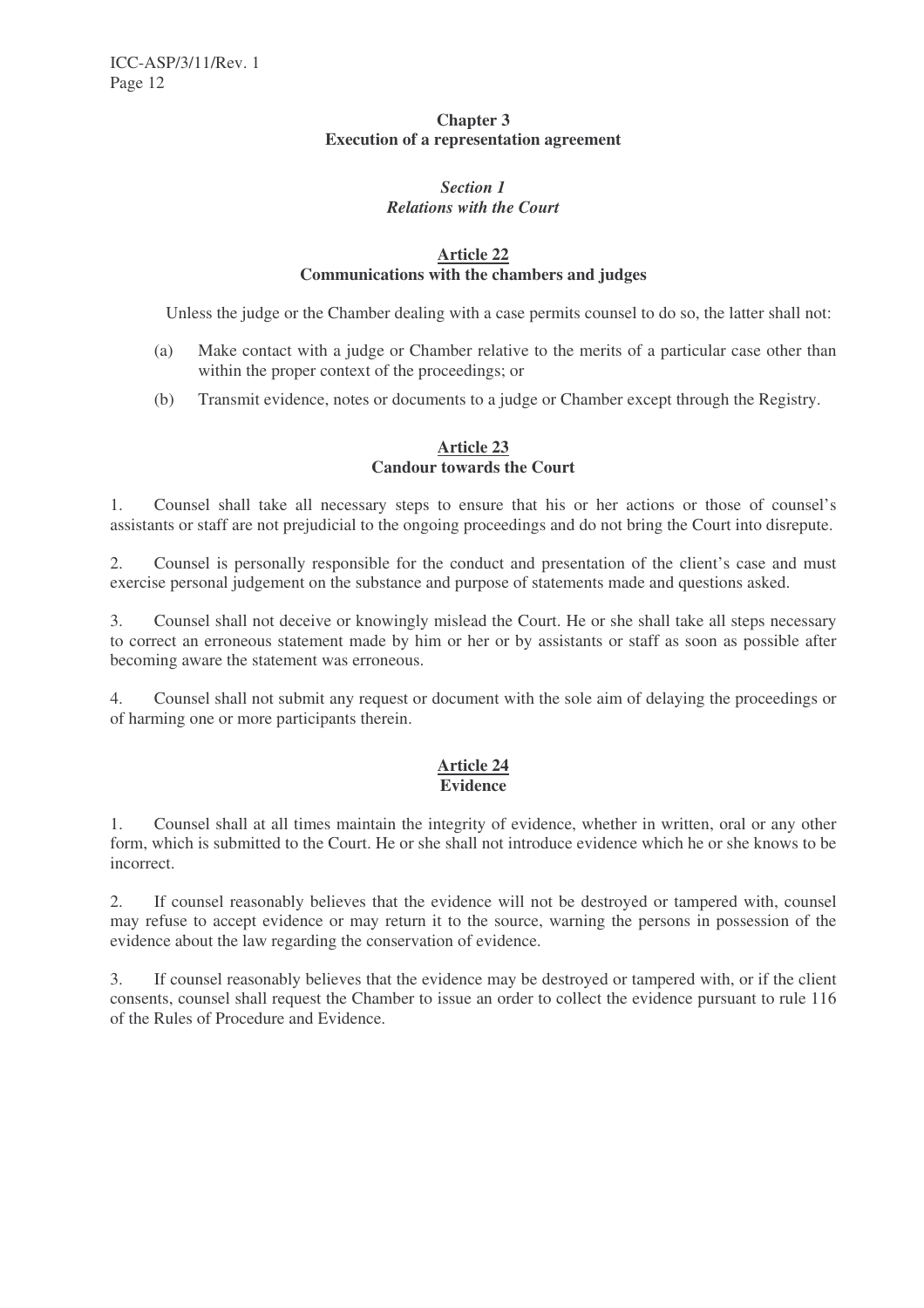#### *Section 2 Relations with other parties to the proceedings*

#### **Article 25 Relations with unrepresented persons**

1. When required by the representation, counsel may communicate with and meet an unrepresented person in the client's interest.

- 2. When counsel communicates with unrepresented persons he or she shall:
	- (a) Inform them of their right to assistance from counsel and, if applicable, to their right to legal assistance; and
	- (b) Without infringing upon the confidentiality of counsel-client privilege, inform them of the interest that counsel represents and the purpose of the communication.

3. If counsel becomes aware of a potential conflict of interest in the course of a communication or meeting with an unrepresented person, he or she shall, notwithstanding the provisions set forth in paragraph 1 above, abstain immediately from engaging in any further contact or communication with the person.

#### **Article 26 Relations with other counsel**

1. In dealing with other counsel and their clients, counsel shall act fairly, loyally and courteously.

2. All correspondence between counsel representing clients with a common interest in a litigated or non-litigated matter and who agree on exchanging information concerning the matter, shall be presumed confidential and privileged by counsel.

3. When counsel does not expect a particular correspondence to be confidential, he or she shall state clearly at the outset that the correspondence between counsel is not confidential.

#### **Article 27 Relations with persons already represented by counsel**

Counsel must not address directly the client of another counsel except through or with the permission of that counsel.

#### **Article 28 Relations with counsel of co-accused**

Counsel shall always provide independent representation for his or her client. Counsel shall not enter into any agreement with anyone to conduct a defence at the expense of his or her independence or of the loyalty owed to his or her client.

#### **Article 29 Relations with witnesses and victims**

1. Counsel shall refrain from intimidating, harassing, or humiliating witnesses or victims or from subjecting them to pressure in any manner or form within or outside the courtroom.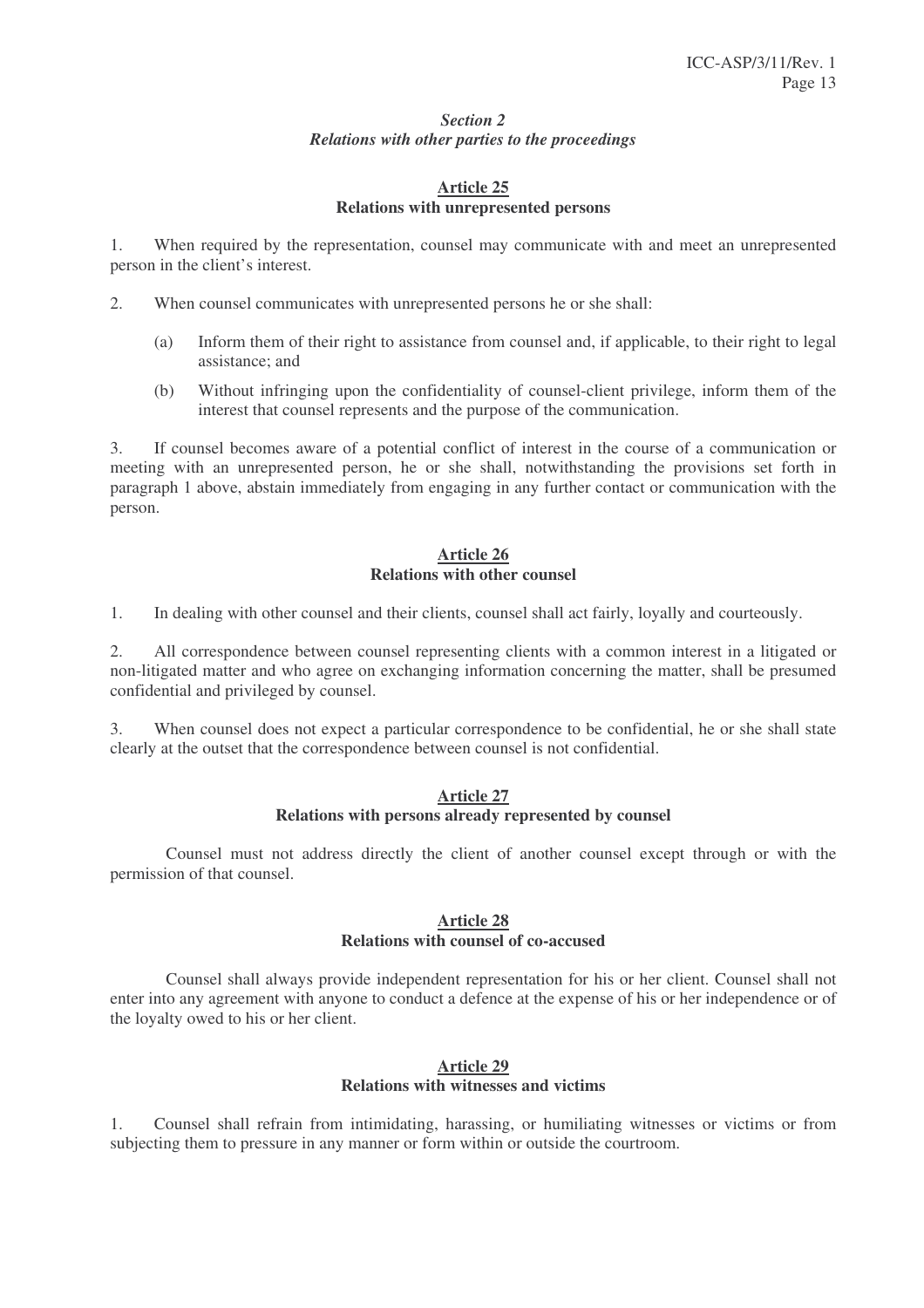2. Counsel shall have particular consideration for victims of sexual, physical or psychological violence; children; the elderly and the disabled.

#### **Article 30 Publicity**

- 1. Counsel may advertise provided the information is:
	- (a) Accurate;
	- (b) Respectful of counsel's obligations regarding confidentiality and privilege.
- 2. Counsel shall not, directly or indirectly, solicit professional employment from a prospective client.

#### **Chapter 4 Disciplinary regime**

#### **Article 31 Conflict with other disciplinary regimes**

The present chapter is not intended to prohibit or limit in any manner the disciplinary powers of any other disciplinary authority that may apply to counsel subject to this Code.

#### **Article 32 Misconduct**

Counsel commits misconduct when he or she:

- (a) Violates or attempts to violate any provisions of the Code, the Statute and the regulations in force imposing a substantial duty on him or her;
- (b) Knowingly assists or induces another person to do so or does so through the acts of another person;
- (c) Fails to comply with a decision by the competent disciplinary authority within the context of proceedings before it.

#### **Article 33 Liability for conduct of assistants or other staff**

- 1. Counsel shall be liable for violations of this Code by their assistants or staff when he or she:
	- (a) Orders or approves the conduct involved; or
	- (b) Knows or has information suggesting that violations may be committed and takes no reasonable remedial action.

2. Counsel shall be held liable for the misconduct of assistants or staff only when he or she did not instruct assistants or staff in the standards set by this Code and the law enforced by the Court.

#### **Article 34 Filing a complaint of misconduct**

1. Complaints against counsel regarding misconduct as defined in articles 32 and 33 may be submitted to the Registry by: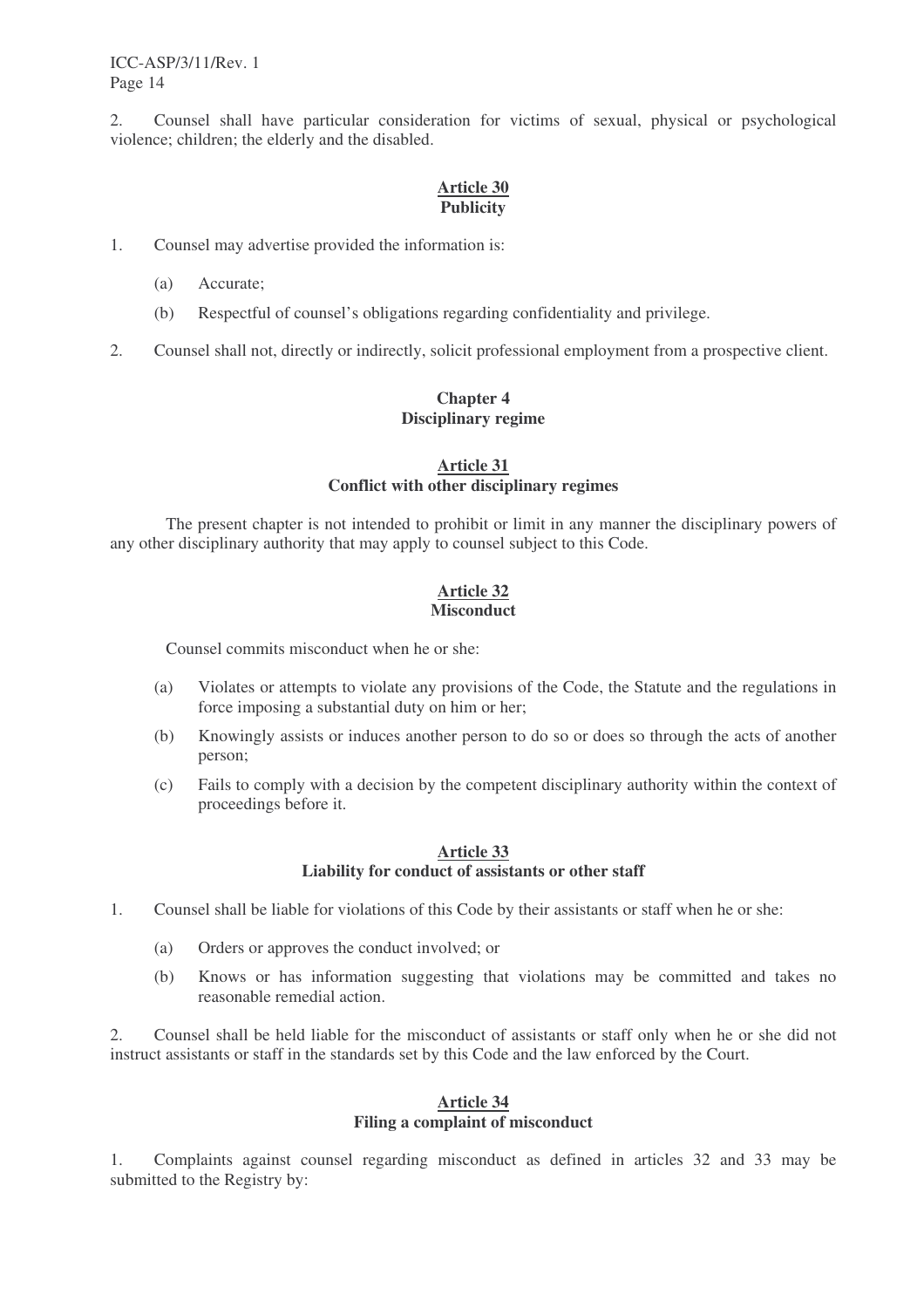- (a) The Chamber dealing with the case;
- (b) The Prosecutor;
- (c) Any person or group of persons whose rights or interests may have been affected by the alleged misconduct.

2. The complaint shall be made in writing or, if the complainant is unable to do so, orally before a member of the Registry. It shall identify the complainant and the counsel against whom the complaint is made and shall describe in sufficient detail the alleged misconduct.

3. The Registrar shall transmit the complaint to the commissioner conducting the investigation, who is appointed by the Registrar in accordance with the Regulations of the Registry*.*

4. The Registrar may, on his or her own initiative, refer to the commissioner conducting the investigation any facts which he or she considers constitute misconduct under article 32 of this Code.

5. All complaints shall be kept confidential by the Registrar.

#### **Article 35 Time-bar**

The right to file a complaint against counsel for misconduct shall lapse five years after the termination of the representation agreement.

#### **Article 36 Composition and management of the Disciplinary Board**

1. The Disciplinary Board shall comprise five members four of whom shall be permanent and one *ad hoc*.

2. The four permanent members shall be elected for two years by representatives of counsel under the terms of the Regulations of the Registry. They shall be chosen preferably among persons with established competence in ethical matters.

3. The *ad hoc* member shall be a person appointed by the national authority competent to regulate and control the activities of counsel subject to disciplinary procedure.

4. The permanent members shall be eligible for re-election once. At their first meeting, they shall elect one of their number chairperson.

5. All members of the Disciplinary Board shall have the same rights and votes. The Disciplinary Board shall decide by majority vote. In the event of equality of votes, the chairperson shall have the casting vote.

6. Permanent members whose mandate has expired shall continue to deal with the cases they already have under consideration until these are finally determined including all appeals.

7. The Registrar shall designate a member of the Registry to ensure the secretariat of the Disciplinary Board.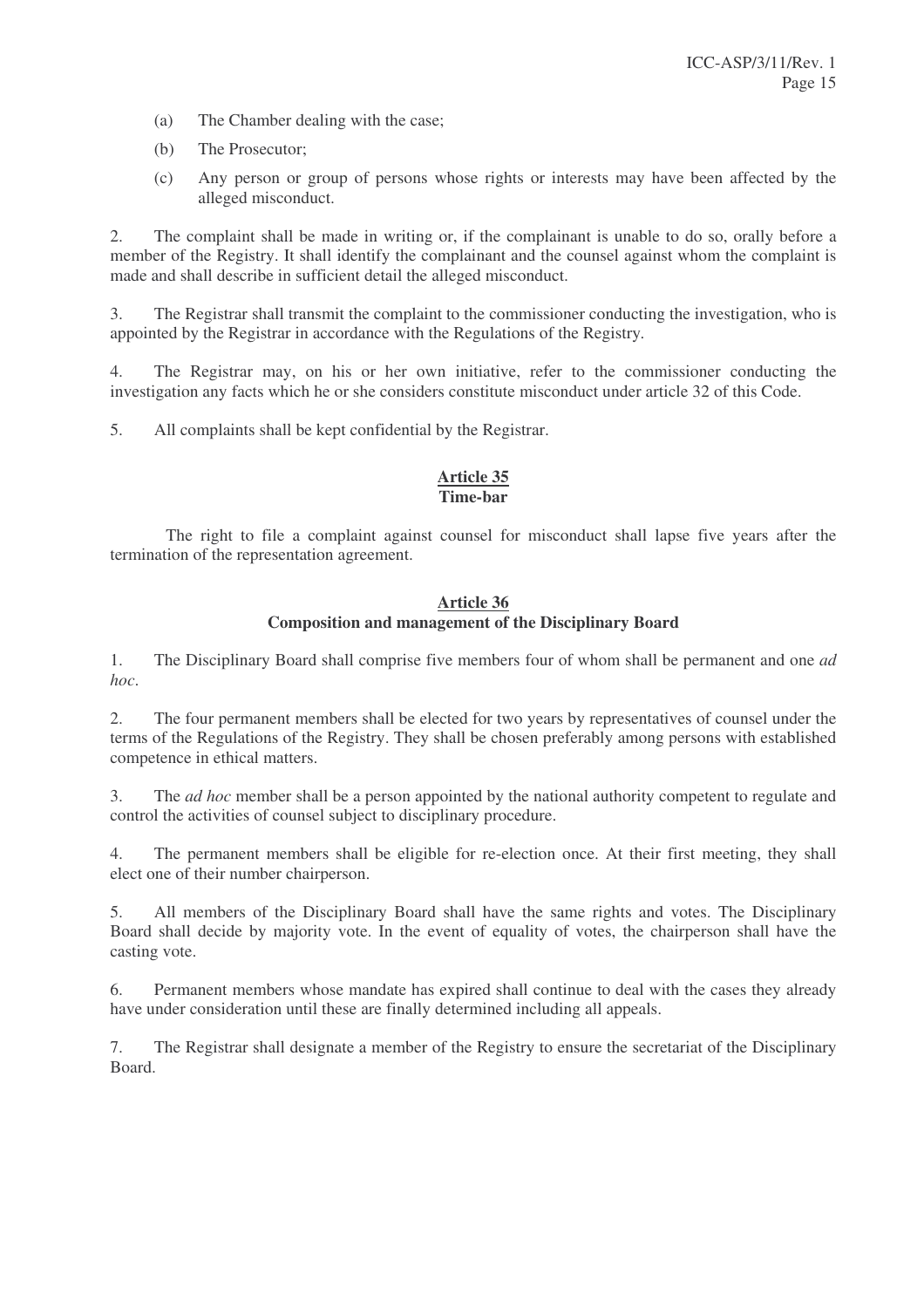#### **Article 37 Due process of law**

1. If the complaint filed meets the requirements set forth in article 34 above, the Registrar shall forward it to counsel subject to disciplinary procedure, who must submit a response within 30 days from the date of forwarding.

2. The response shall indicate whether the alleged misconduct has been or is the object of a disciplinary procedure before the national authority. If so, it must include:

- (a) The identity of the national authority deciding on the alleged misconduct;
- (b) A certified communication by the national authority stating the alleged facts that are the basis of the disciplinary procedure before it.

#### **Article 38 Complementarity of disciplinary measures**

1. When the alleged misconduct has been the basis of a disciplinary procedure before the national authority, the procedure before the Disciplinary Board shall be suspended until a final decision is reached regarding the former procedure.

2. The Disciplinary Board shall designate one of its members as contact point with the national authority for all communication and consultation regarding the procedure.

3. Counsel subject to disciplinary procedure shall instruct the national authority dealing with the matter to inform the Disciplinary Board of the progress of the procedure and of its final decision. If the Disciplinary Board does not receive the decision or is not satisfied with the information received, it shall continue its procedure.

- 4. As soon as it receives the decision, the Disciplinary Board shall:
	- (a) Declare the procedure closed; or
	- (b) State:
		- (i) That the decision of the national authority does not cover or only partially covers the misconduct brought before the Disciplinary Board and that therefore the procedure is to be continued; or
		- (ii) That the national authority is unable or unwilling to conclude the disciplinary procedure and that therefore the procedure set out in this chapter is to be followed.

5. In the case of paragraph 3 and subparagraph 4(b) above, the Disciplinary Board may ask counsel subject to disciplinary procedure to provide detailed information about the procedure, including any minute or evidence which might have been submitted.

6. A decision by the Disciplinary Board based on this article may be appealed before the Disciplinary Appeals Board.

#### **Article 39 Procedure before the Disciplinary Board**

1. The commissioner conducting the investigation may dismiss a complaint without any further investigation if he or she considers on the basis of the information at his or her disposal that the allegation of misconduct is unfounded in fact or in law. He or she shall notify the plaintiff accordingly.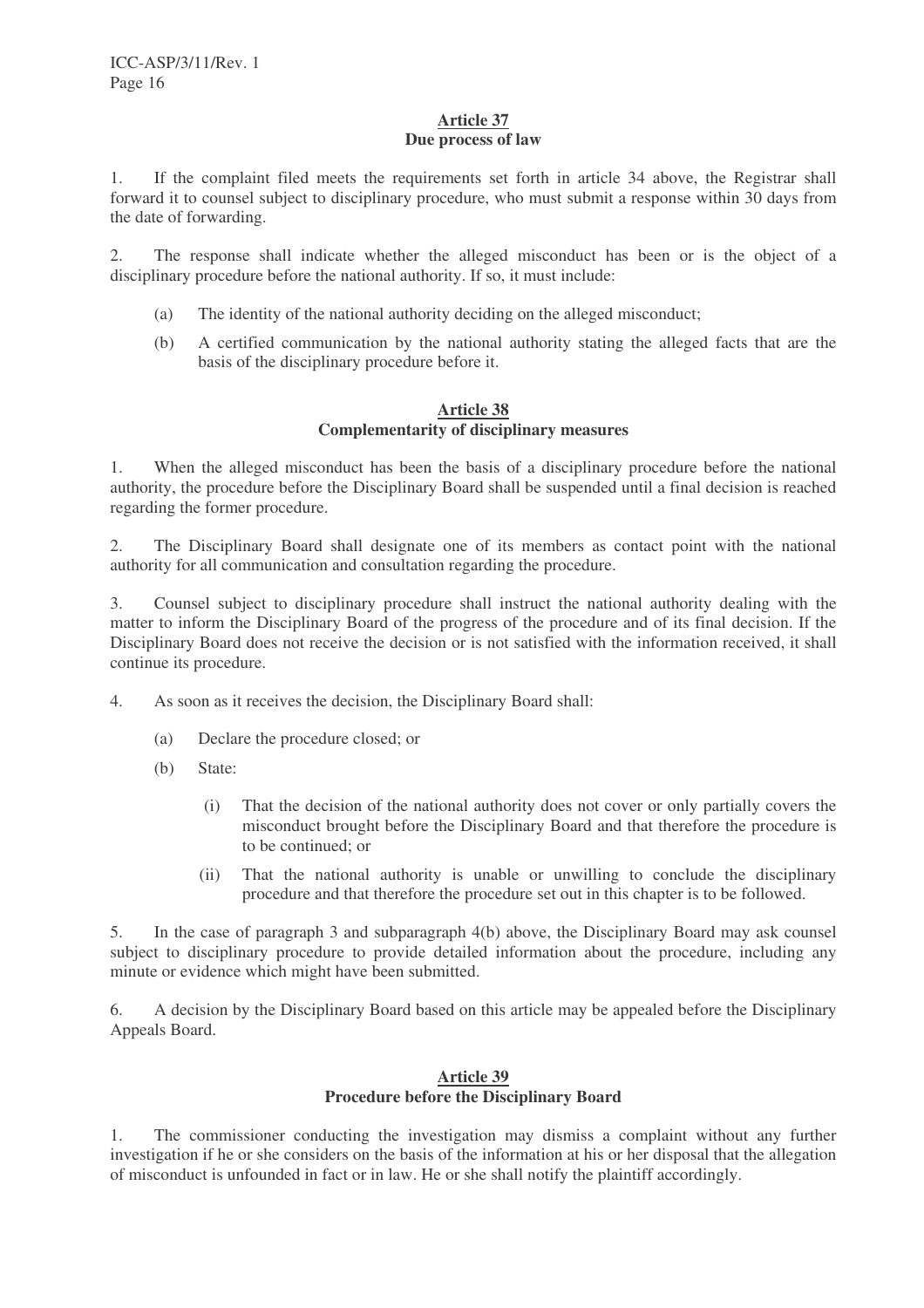2. Should he or she consider otherwise, he or she shall promptly investigate the counsel's alleged misconduct and decide either to submit a report to the Disciplinary Board or to bring the procedure to an end.

3. The commissioner conducting the investigation shall take into consideration all evidence, be it in oral, written or any other form, which is relevant and has probative value. He or she may seek assistance from the Registrar and shall keep all information concerning the disciplinary procedure confidential.

4. The report from the commissioner conducting the investigation shall be submitted to the Disciplinary Board.

5. The Disciplinary Board hearing shall be public. However, the Disciplinary Board may decide to hold the hearing in closed session, in particular to safeguard the confidentiality of information in the investigation report and the protection of victims and witnesses.

6. Counsel subject to disciplinary procedure and the Registrar shall be called and heard. The Disciplinary Board may also call and hear any other person deemed useful for the establishment of the truth.

7. In exceptional cases, where the alleged misconduct is of a nature as to seriously prejudice the interests of justice, the Registrar may proprio motu or at the request of the commissioner conducting the investigation lodge an urgent motion with the Chamber before which counsel intervenes so that it may, as appropriate, declare a temporary suspension of the counsel.

#### **Article 40 Rights and duties of counsel**

1. Counsel subject to disciplinary procedure shall be entitled to assistance by another counsel.

2. Counsel subject to disciplinary procedure shall have the right to remain silent before the Disciplinary Board, which will take its decision in the light of the other information submitted to it.

3. Counsel subject to disciplinary procedure shall have the right to become acquainted with the report by the investigating person and with the information gathered by the latter.

4. Counsel subject to disciplinary procedure shall be given the time required to prepare his or her defence.

5. Counsel subject to disciplinary procedure shall have the right to question, personally or through his or her counsel, any person called by the Disciplinary Board to testify before it.

#### **Article 41 Decisions by the Disciplinary Board**

1. The Disciplinary Board may close the procedure finding no misconduct on the basis of the evidence submitted to it or finding that counsel subject to disciplinary procedure committed the alleged misconduct.

2. The decision shall be made public. It shall be reasoned and issued in writing.

3. The decision shall be notified to counsel subject to disciplinary procedure and to the Registrar.

4. When the decision is final, it shall be published in the Official Journal of the Court and transmitted to the national authority.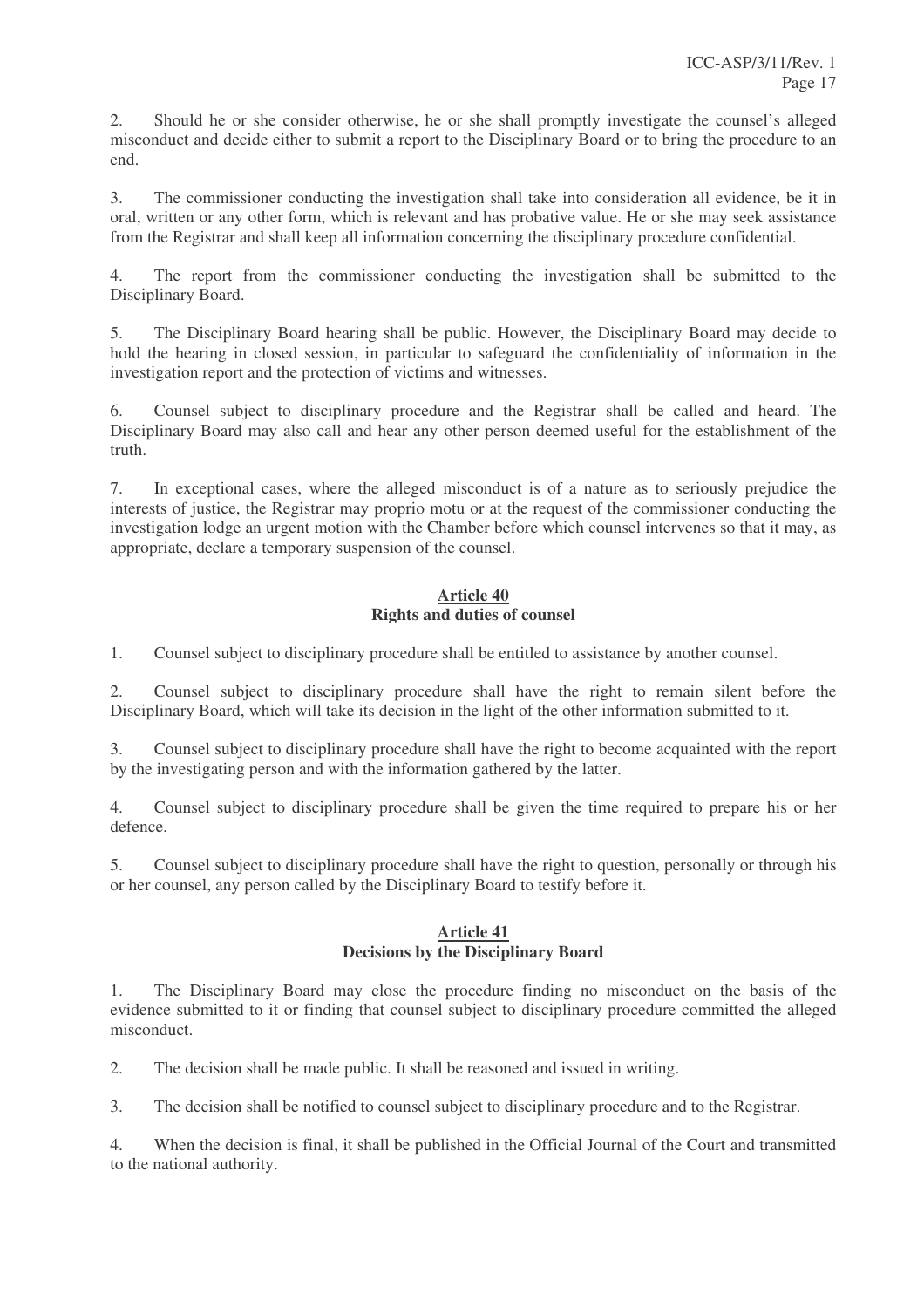#### **Article 42 Sanctions**

1. When misconduct has been established, the Disciplinary Board may impose the following sanctions:

- (a) Admonishment;
- (b) Public reprimand with an entry into counsel's personal file;
- (c) Payment of a fine of up to  $\text{\textsterling}30,000$ ;
- (d) Suspension of the right to practise before the Court for a period not exceeding two years;
- (e) Permanent ban on practising before the Court with striking off the list of counsel.
- 2. The admonishment may include recommendations by the Disciplinary Board.

3. As a general rule, the costs of the procedure shall be borne by the sanctioned counsel.

#### **Article 43 Appeals**

1. Sanctioned counsel and the commissioner conducting the investigation shall have the right to appeal the decision of the Disciplinary Board.

2. The appeal shall be notified to the secretariat of the Disciplinary Board within one month from the day on which the decision has been delivered.

3. The secretariat of the Disciplinary Board shall transmit the appeal to the secretariat of the Disciplinary Appeals Board.

4. The Disciplinary Appeals Board shall decide on the appeal, which may concern factual or legal aspects, according to the procedure followed before the Disciplinary Board.

#### **Article 44 Composition and management of the Disciplinary Appeals Board**

1. The Disciplinary Appeals Board shall decide on appeals against decisions of the Disciplinary Board.

2. The Disciplinary Appeals Board shall comprise six members:

- (a) Three judges, including a Vice-President of the Court, designated by the President from among the judges not dealing with the case in which counsel's professional conduct is subject to disciplinary procedure :
- (b) Three counsel, elected for two years by counsel representatives under the terms in the Regulations of the Registry and chosen preferably among persons with established competence in ethical matters.

3. The functions of member of the Disciplinary Appeals Board are incompatible with those of member of the Disciplinary Board.

4. The Vice-President designated by the President of the Court is *ex officio* chairperson of the Disciplinary Appeals Board.